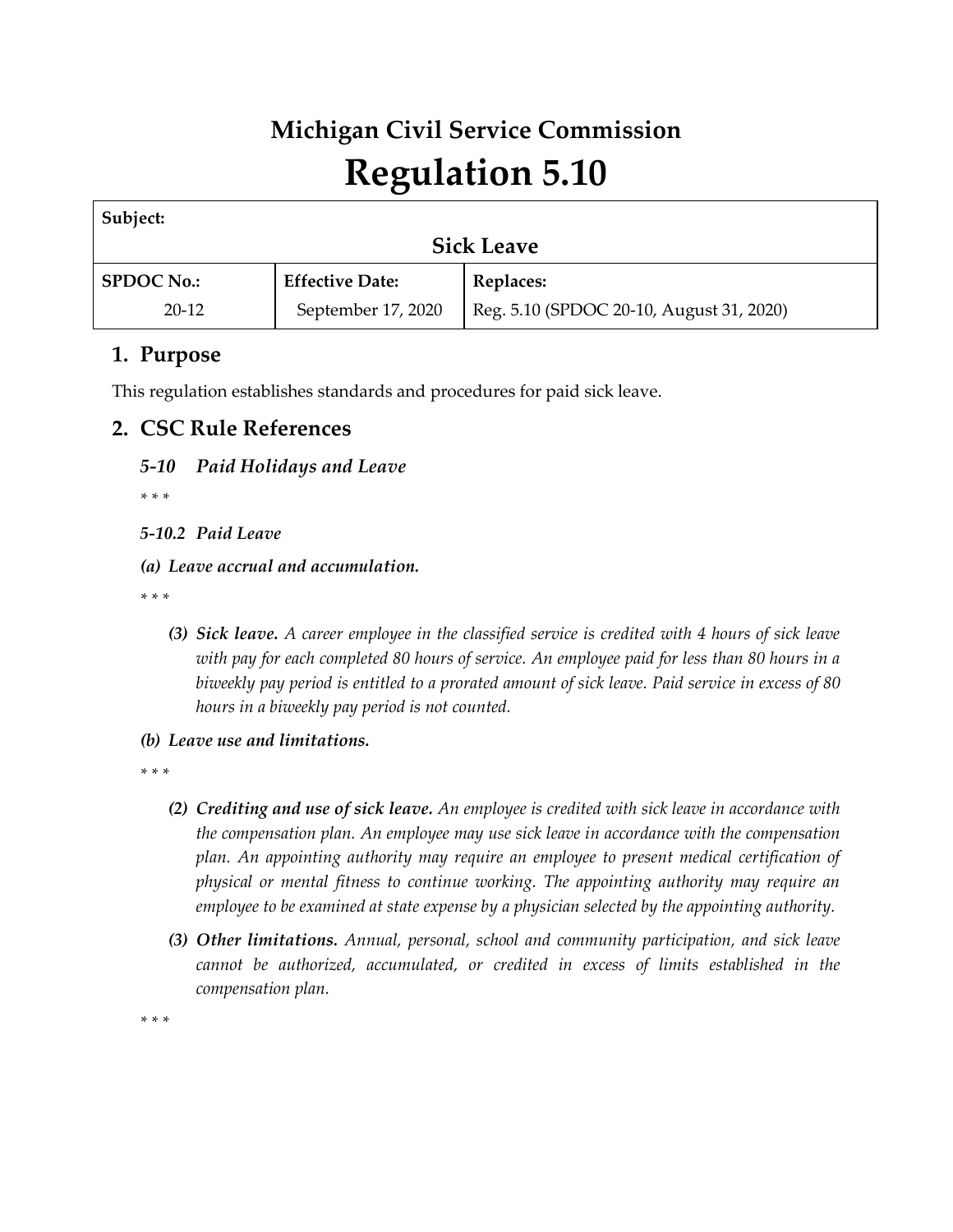## **3. Standards**

- **A. Crediting and Accumulation.** Every career employee is credited with 4 hours of sick leave for each 80 hours of service completed.
	- 1. Paid service above 80 hours in a biweekly work period is not counted.
	- 2. If paid service is below 80 hours in a biweekly work period, leave credits are prorated based on hours in pay status for that pay period.
	- 3. Temporary layoff and Plan A time is included in computing service hours for sick leave credits, under rule 2-4.4.
	- 4. Sick leave is credited after the biweekly work period when it is earned.
	- 5. Sick leave is accumulated during the employee's period of classified service.

#### **B. Use.**

- 1. Any sick leave use must have the appointing authority's approval.
- 2. Sick leave is available only in biweekly periods after it is earned. Sick leave cannot be credited or used in anticipation of future accruals. Absent applicable accrued leave, compensation reduction for lost time is made for the work period when an absence occurred. The employee may elect to not use annual leave to cover such absence.
- 3. The employee must certify all sick leave use by such evidence as the appointing authority requires. Falsifying such evidence is cause for dismissal.
- 4. Sick leave may be used by an employee for the following:
	- a. Personal illness, injury, serious health condition, temporary disability, exposure to a contagious disease endangering others, or illness or injury in the immediate family necessitating absence from work. Immediate family is defined as the employee's spouse, children, grandchildren, parents, foster parents, parents-inlaw, siblings, and any persons whose financial or physical care is the employee's principal responsibility.
	- b. Appointments with a doctor, dentist, or other recognized practitioner to the extent required to complete such appointments when appointments cannot be arranged during non-duty hours.
	- c. Death or attendance at the funeral of a relative or person whose financial or physical care is the employee's principal responsibility.
	- d. Work incapacitating injury or illness for which an employee may be eligible for disability benefit under the Michigan Workers' Compensation Act, to supplement the employee's disability benefit to the employee's regular wage.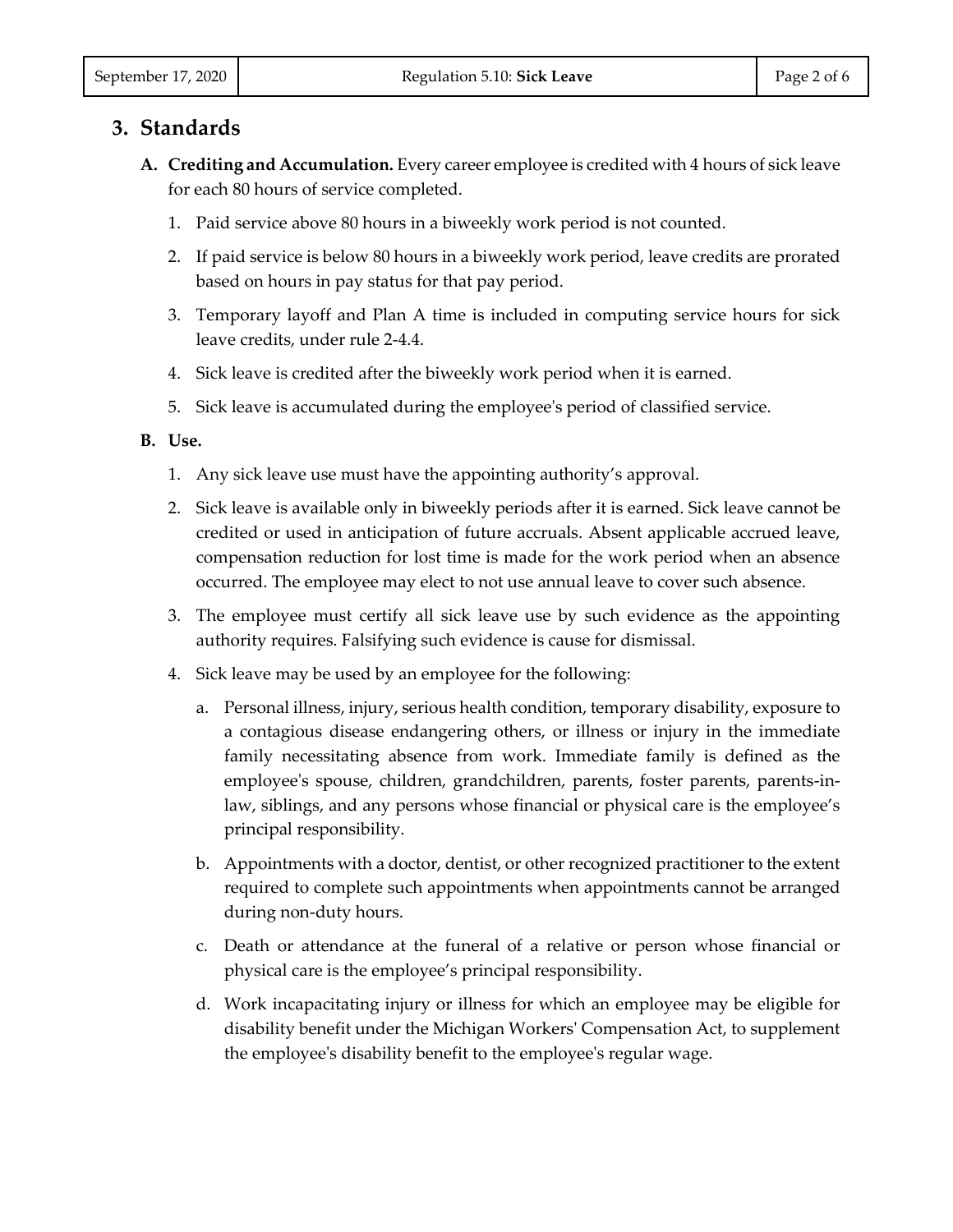- e. Through December 31, 2020, absences needed to care for the employee's child whose school or place of care has been closed by order of the governor during the current COVID-19 declaration of emergency.
- f. Through December 31, 2020, absences where a state or local public-health official or healthcare provider has determined that isolation of the employee or the employee's immediate family member for whom the employee's provision of care is required to not jeopardize the public health during a declared public-health emergency based on specific exposure to COVID-19.

#### **C. Emergency Paid Sick Leave.**

- 1. **Amount.** An employee receives the following amounts of emergency paid sick leave:
	- a. A full-time employee receives 80 hours of emergency paid sick leave on April 1, 2020, or on the date of appointment if appointed between April 1, 2020, and December 31, 2020.
	- b. A less-than full-time employee with a set schedule each pay period receives hours of emergency paid sick leave equal to the number of hours the employee is scheduled to work in a pay period.
	- c. A less-than full-time employee whose schedule varies each pay period receives hours of emergency paid sick leave equal to the average number of hours scheduled to work, including any time on approved leave, in each of the last 13 full pay periods ending immediately before the pay period in which the employee first takes emergency paid sick leave or, if the current employment period is less than 13 pay periods, the average number of hours scheduled to work, including any time on approved leave, in each pay period in the current employment period.
- 2. **Exemption.** Notwithstanding § 3.C.1, emergency paid sick leave is not available to otherwise eligible employees who are healthcare providers or emergency responders, if exempted from eligibility by the appointing authority, consistent with federal law.
- 3. **Use.** Emergency paid sick leave may be used if the employee is unable to perform available work either at the employee's work station or by telework because the employee is:
	- a. Subject to a federal, state, or local quarantine or isolation order related to COVID-19.
	- b. Advised by a healthcare provider to self-quarantine due to concerns related to COVID-19.
	- c. Experiencing symptoms of COVID-19 and taking affirmative steps to obtain a medical diagnosis.
	- d. Caring for an immediate family member, cohabitant, or other individual with whom the employee has a similarly close personal relationship who is subject to an order as described in § 3.C.3.a or advised as described in § 3.C.3.b.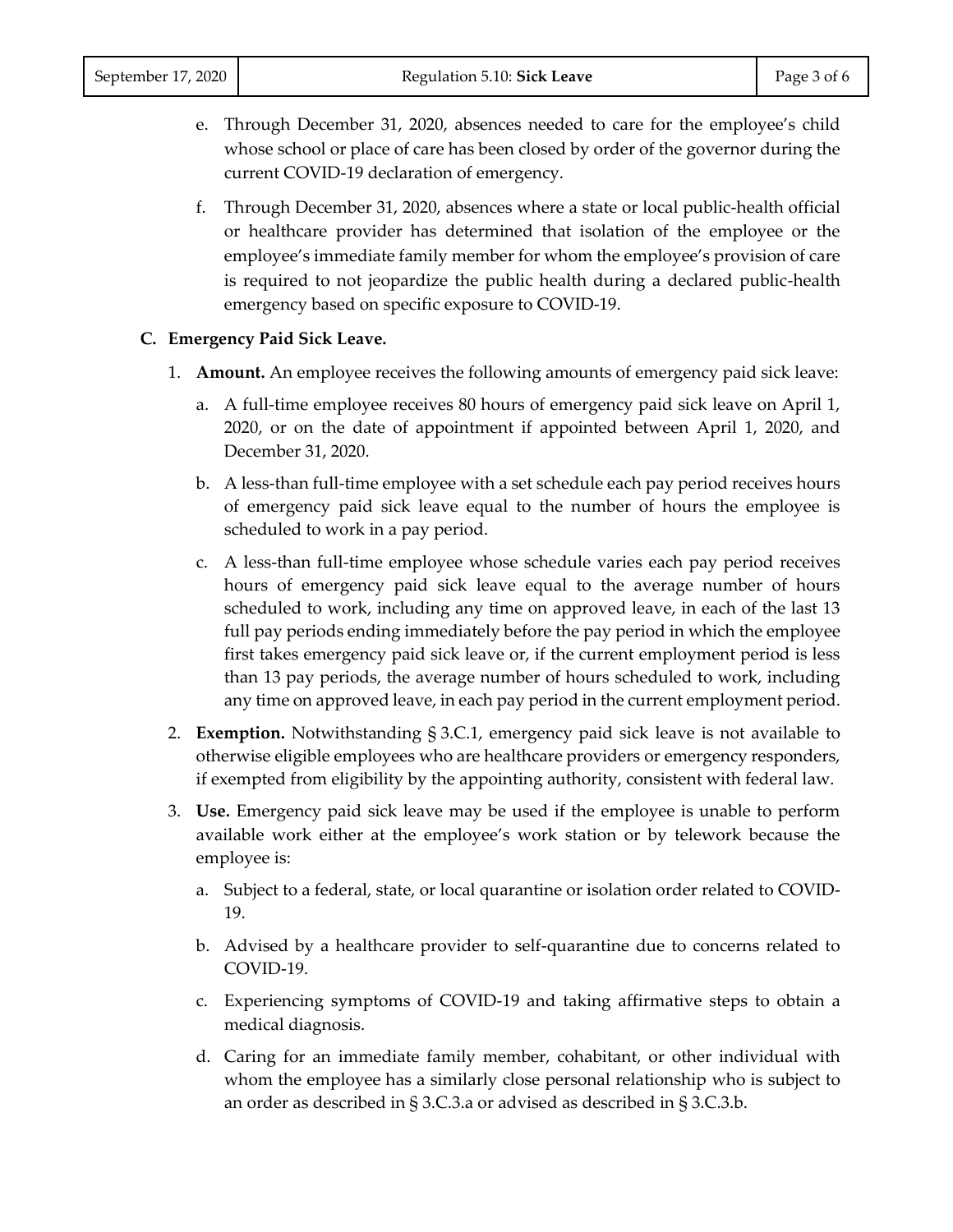- e. Caring for the employee's minor child, or child 18 years of age or older and incapable of self-care because of a mental or physical disability, whose school or place of care or childcare provider is closed or unavailable, due to COVID-19 precautions, and no other suitable person is available to care for the child.
- f. Experiencing any other substantially similar condition specified by the Secretary of Health and Human Services.
- 4. **Notice.** After using the first day of emergency paid sick leave, an employee must provide reasonable notice of the need to use as a condition to use additional emergency paid sick leave, including the dates for which leave is requested and the qualifying reason for the leave.
- 5. **Pay.** An employee is paid as follows when using emergency paid sick leave:
	- a. For leave under §§ 3.C.3.a, b, or c, employees receive their regular pay, up to \$511 per day and \$5,110 total.
	- b. For leave under §§ 3.C.3.d, e, or f, employees receive 2/3 of their regular pay, up to \$200 per day and \$2,000 total.
- 6. **Sequencing.** If otherwise qualifying, an employee may, but cannot be required to, use other accrued paid leave instead of emergency paid sick leave.
- 7. **Expiration.** Any emergency paid sick leave under § 3.C expires and cannot be used after December 31, 2020.

#### **D. Transfer of Leave.**

- 1. Employees who move to another state agency and remain in the classified service are credited with all unused sick leave and emergency paid sick leave by receiving agencies.
- 2. Employees moving between classified and executive branch unclassified positions transfer all accrued sick leave and remaining emergency paid sick leave.

#### **E. Separations.**

- 1. **Employees continuously employed since before October 1, 1980.**
	- a. An employee separating from the classified service because of death, retirement, or vested retirement under a state retirement act is paid for 50 percent of unused sick leave as of the effective date of separation. In case of death, payment is made to the beneficiary or estate.
	- b. An employee separating from the classified service for any other reason is paid for the percentage of unused sick leave indicated below: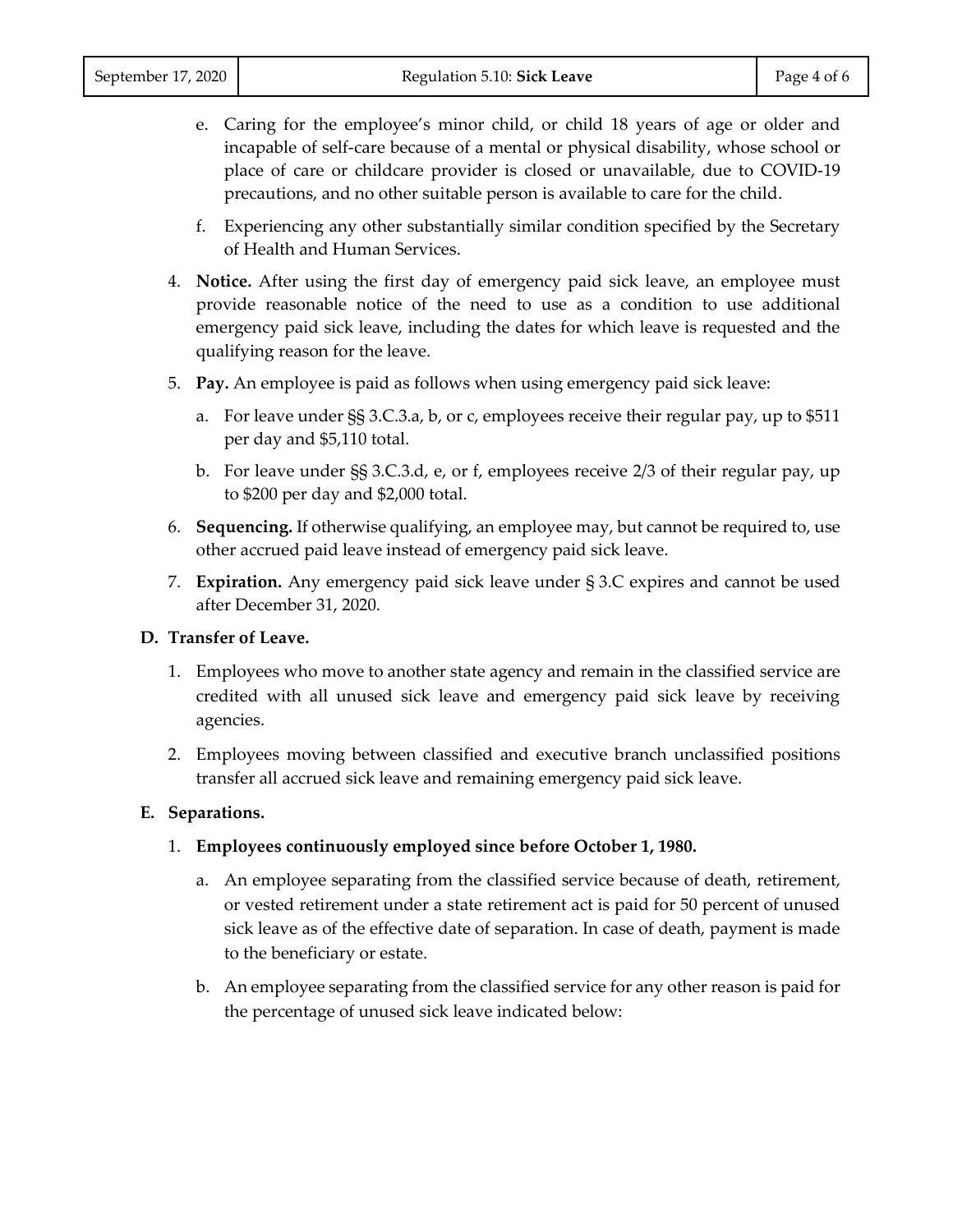| Page 5 of 6 |  |  |  |
|-------------|--|--|--|
|-------------|--|--|--|

| Sick Leave Balance (hours) | Percentage Paid |  |
|----------------------------|-----------------|--|
| < 104                      |                 |  |
| 104-208                    | 10              |  |
| 209-416                    | 20              |  |
| 417-624                    | 30              |  |
| 625-832                    | 40              |  |
| >832                       | 50              |  |

- c. Payment is made at the employee's last rate of pay by the agency from which the employee separates.
- d. Employees who receive payoffs are not entitled to buy back or have unpaid balances restored if returning to classified employment.
- e. There is no payoff at separation for emergency paid sick leave.
- 2. **Employees not continuously employed since before October 1, 1980.**
	- a. Employees separating from the classified service for any reason are not entitled to payoff of sick leave balances.
	- b. Employees reinstated or rehired to a career position within three years of separation have previous sick leave balances restored.

#### **F. Recall.**

- 1. Sick leave and emergency paid sick leave balances are credited to a laid-off employee upon return to employment in the state classified service before the expiration of recall rights.
- 2. Employees hired before October 1, 1980, who are not recalled to employment from layoff are entitled to payoff of unused balances at their last rate of pay, as indicated in the table above.

#### **G. Leave of Absence.**

- 1. Sick leave and emergency paid sick leave balances are not liquidated or paid off at the start of any leave of absence.
- 2. If an employee separates directly from a leave of absence, liquidation or payoff is in the same manner as a laid-off employee who does not return.
- **H. COVID-19 Sick Leave for Facility Staff.** During 2020, an employee at an MDOC correctional facility, a DMVA veterans home, or a DHHS hospital or center who was excluded from the new federal paid leaves under the Families First Coronavirus Response Act shall receive a grant of up to 80 hours of COVID-19 Sick Leave. This leave can only be